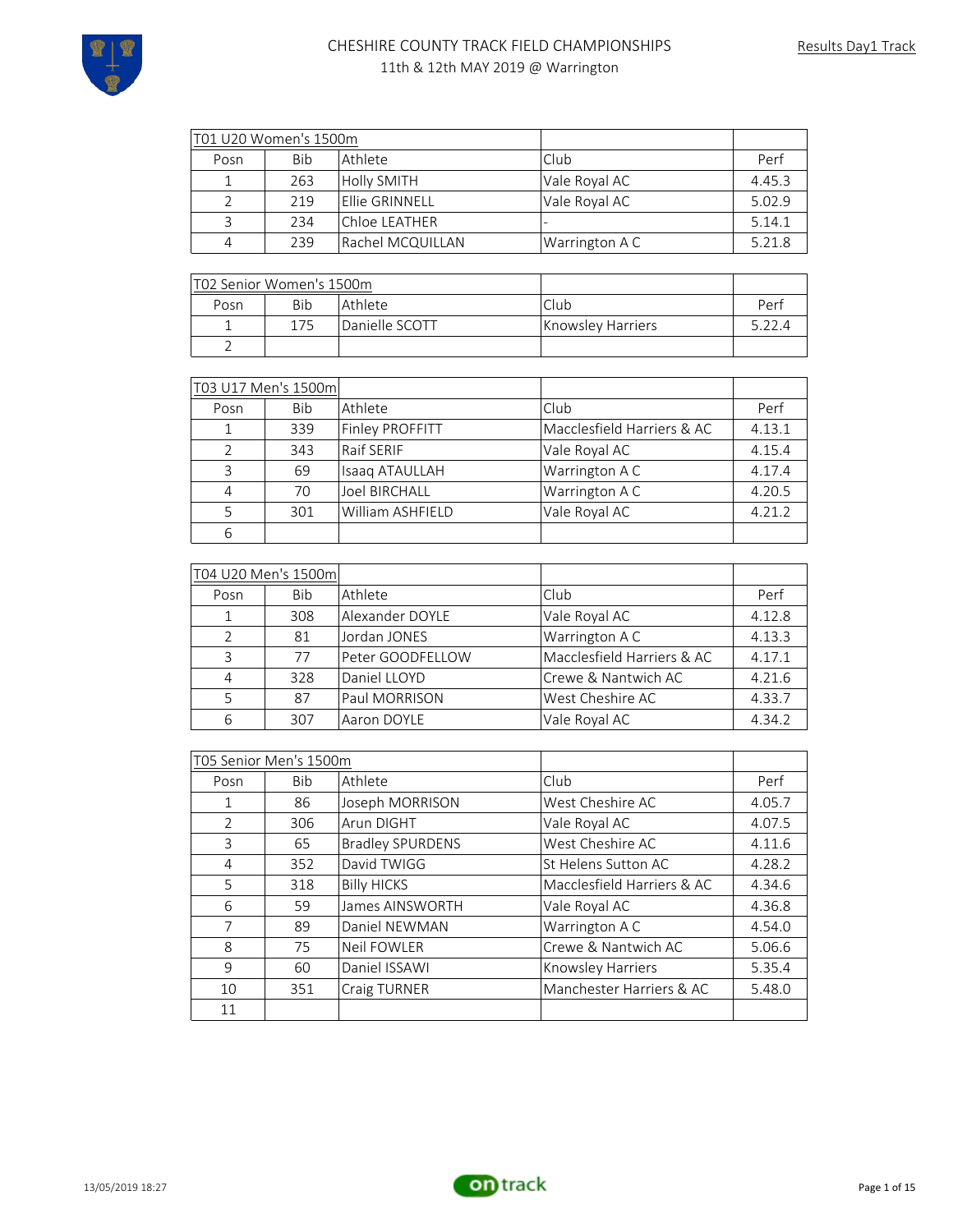

| T06 Senior Men's 200m - Heats |            |                     | Heat 1                      |      |
|-------------------------------|------------|---------------------|-----------------------------|------|
| Posn                          | <b>Bib</b> | Athlete             | <b>Club</b>                 | Perf |
|                               | 5          | Dominic BRADLEY     | lCrewe & Nantwich AC        | 24.0 |
| $\mathfrak{D}$                | 22         | <b>Antony LEIGH</b> | Crewe & Nantwich AC         | 24.9 |
| 3                             | 47         | Luke SEILER         | Vale Royal AC               | 25.1 |
| 4                             | 26         | San NOURI           | University of Manchester AC | 25.6 |
| 5                             | 29         | <b>Gavin REEDER</b> | Crewe & Nantwich AC         | 29.0 |
| 6                             |            |                     |                             |      |
|                               |            |                     |                             |      |
| 8                             |            |                     |                             |      |

|               | T06 Senior Men's 200m - Heats |                 |                          | Heat 2 |
|---------------|-------------------------------|-----------------|--------------------------|--------|
| Posn          | <b>Bib</b>                    | Athlete         | Club                     | Perf   |
|               | 32                            | Darren SCOTT    | St Helens Sutton AC      | 23.6   |
| $\mathcal{P}$ | 19                            | Colin HORNBY JR | Sale Harriers Manchester | 23.6   |
| 3             | 67                            | David COOPER    |                          | 24.8   |
| 4             | 39                            | Liam DAVOREN    | West Cheshire AC         | 25.5   |
| 5             |                               |                 |                          |        |
| 6             |                               |                 |                          |        |
|               |                               |                 |                          |        |
| 8             |                               |                 |                          |        |

|               | T07 U13 Girls' 75m - Heats |                   |                            | Heat 1 |
|---------------|----------------------------|-------------------|----------------------------|--------|
| Posn          | <b>Bib</b>                 | Athlete           | Club                       | Perf   |
|               | 124                        | Madelaine MERCER  | West Cheshire AC           | 10.2   |
| $\mathcal{P}$ | 126                        | <b>Emily OWEN</b> | West Cheshire AC           | 10.8   |
| ζ             | 135                        | Tabby SURNAME     | Macclesfield Harriers & AC | 11.0   |
| 4             | 106                        | Holly BOSWORTH    | West Cheshire AC           | 11.6   |
| 5             | 137                        | Harriet WHEELER   | West Cheshire AC           | 12.3   |
| 6             |                            |                   |                            |        |
|               |                            |                   |                            |        |
| 8             |                            |                   |                            |        |

|      | T07 U13 Girls' 75m - Heats |               |                         | Heat 2 |
|------|----------------------------|---------------|-------------------------|--------|
| Posn | Bib                        | Athlete       | Club                    | Perf   |
| 1    | 131                        | Seren REDFERN | Stockport Harriers & AC | 10.9   |
| 2    | 119                        | Holly JEFFS   | Crewe & Nantwich AC     | 11.2   |
| 3    | 129                        | Sofia PREECE  | Crewe & Nantwich AC     | 12.0   |
| 4    | 120                        | Daisy JOHNSON | West Cheshire AC        | 12.4   |
| 5    |                            |               |                         |        |
| 6    |                            |               |                         |        |
| 7    |                            |               |                         |        |
| 8    |                            |               |                         |        |

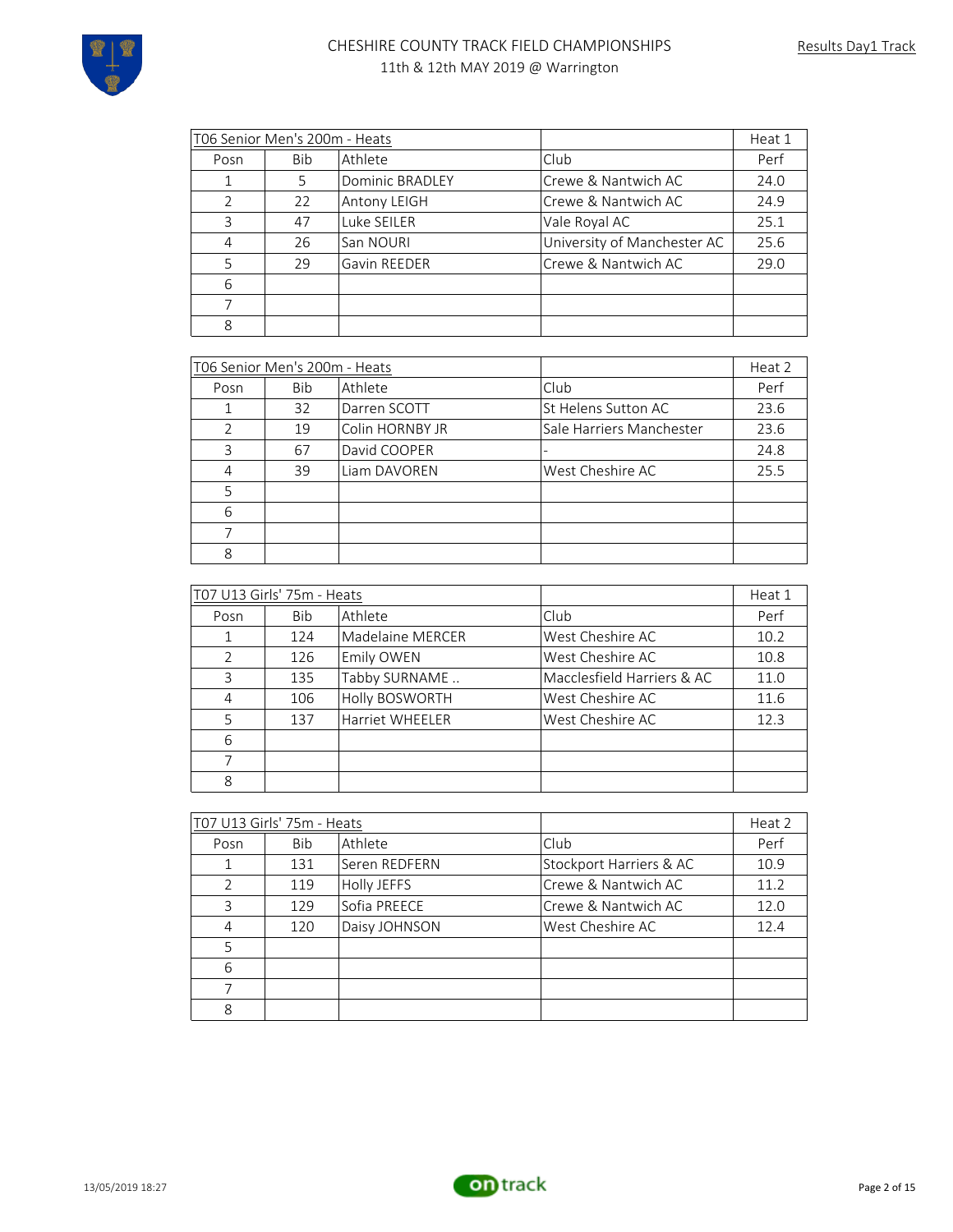

| T07 U13 Girls' 75m - Heats |            |         |      | Heat 3 |
|----------------------------|------------|---------|------|--------|
| Posn                       | <b>Bib</b> | Athlete | Club | Perf   |
|                            |            |         |      |        |
|                            |            |         |      |        |
| 3                          |            |         |      |        |
| 4                          |            |         |      |        |
| 5                          |            |         |      |        |
| 6                          |            |         |      |        |
|                            |            |         |      |        |
| 8                          |            |         |      |        |

|               | T08 U15 Girls' 100m - Heats |                    |                            | Heat 1 |
|---------------|-----------------------------|--------------------|----------------------------|--------|
| Posn          | <b>Bib</b>                  | Athlete            | Club                       | Perf   |
| 1             | 130                         | Imogen PUGHE       | West Cheshire AC           | 12.8   |
| $\mathcal{L}$ | 105                         | Fatoumatta BOJANG  | West Cheshire AC           | 13.1   |
| 3             | 118                         | Kate HOROBIN       | Stockport Harriers & AC    | 13.3   |
| 4             | 141                         | <b>Ruby WISBEY</b> | West Cheshire AC           | 13.4   |
| 5             | 103                         | Abbie BIRCHENOUGH  | Crewe & Nantwich AC        | 13.6   |
| $\sqrt{2}$    | 114                         | Libbie GRINDEY     | Macclesfield Harriers & AC | 13.9   |
| 7             | 101                         | Laura ARMSTRONG    | Warrington A C             | 15.3   |
| 8             |                             |                    |                            |        |

|                | T08 U15 Girls' 100m - Heats |                          |                     | Heat 2 |
|----------------|-----------------------------|--------------------------|---------------------|--------|
| Posn           | <b>Bib</b>                  | Athlete                  | <b>Club</b>         | Perf   |
| $\mathbf{1}$   | 107                         | Ruby BOWIE               | Crewe & Nantwich AC | 12.9   |
| $\mathcal{L}$  | 139                         | Esther WILDING           | Crewe & Nantwich AC | 13.2   |
| 3              | 121                         | Stephanie JONES          | West Cheshire AC    | 13.2   |
| $\overline{4}$ | 140                         | Lauren WILLIAMS          | West Cheshire AC    | 13.3   |
| 5              | 136                         | Ellie-Ann TUITT-WILLIAMS | Warrington A C      | 13.5   |
| 6              | 128                         | Macy PREECE              | Crewe & Nantwich AC | 13.7   |
| 7              | 277                         | Grace CALLAGHAN          | Warrington A C      | 14.9   |
| 8              |                             |                          |                     |        |

| T09 U20 Women's 100m |            |                        |                          |      |
|----------------------|------------|------------------------|--------------------------|------|
| Posn                 | <b>Bib</b> | Athlete                | Club                     | Perf |
| 1                    | 134        | Ruka SHONIBARE         | Sale Harriers Manchester | 12.8 |
| 2                    | 123        | <b>Charlotte MAIRS</b> | Sale Harriers Manchester | 13.4 |
| 3                    | 111        | Emma Louise DAVIES     | Warrington A C           | 13.4 |
| 4                    |            |                        |                          |      |
| 5                    |            |                        |                          |      |
| 6                    |            |                        |                          |      |
| 7                    |            |                        |                          |      |
| 8                    |            |                        |                          |      |

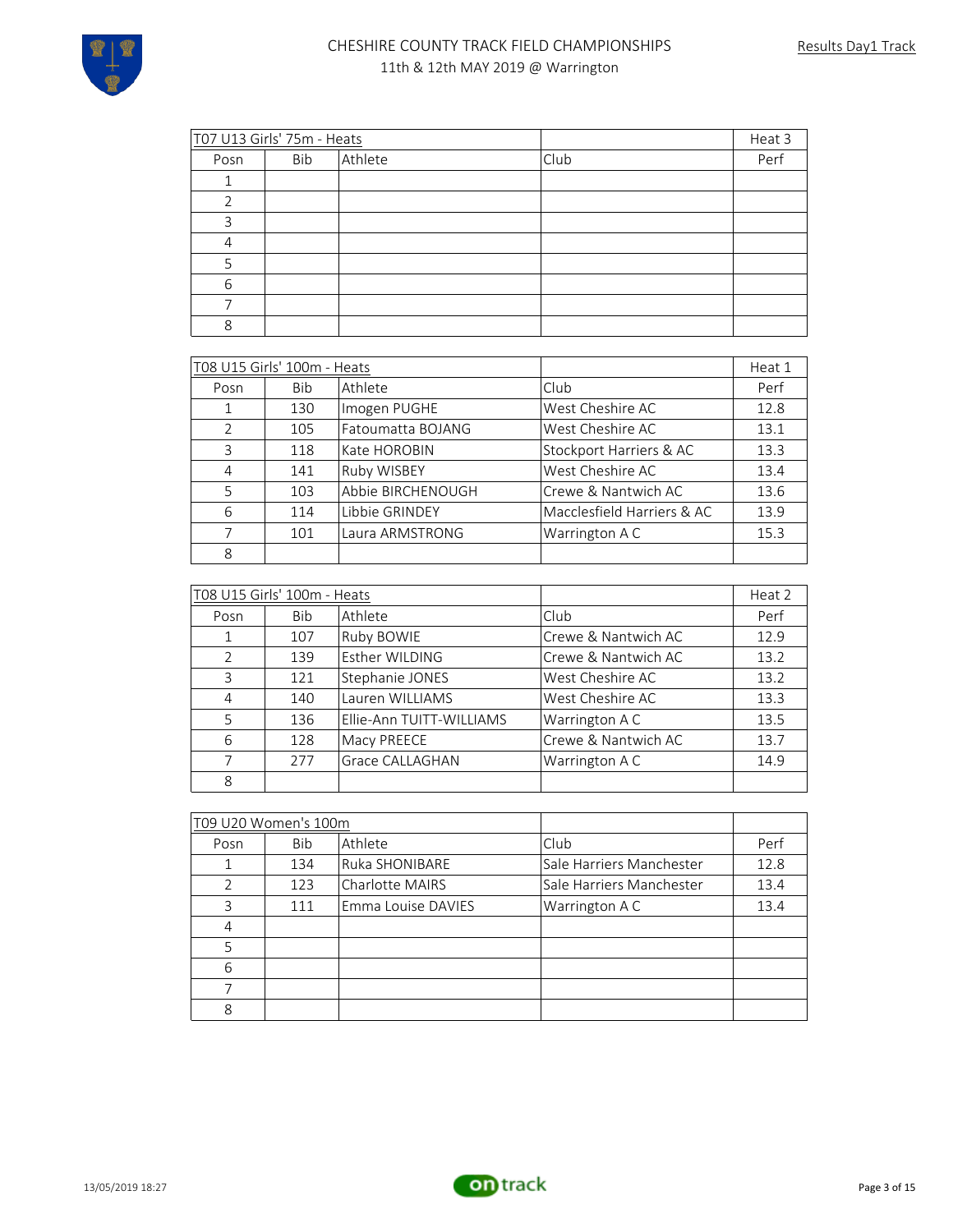| T10 Senior Women's 100m |     |                    |                     |      |
|-------------------------|-----|--------------------|---------------------|------|
| Posn                    | Bib | Athlete            | Club                | Perf |
|                         | 112 | Linda DYKES        | Warrington A C      | 16.6 |
| 2                       | 127 | <b>Gill PREECE</b> | Crewe & Nantwich AC | 18.2 |
| 3                       |     |                    |                     |      |
| 4                       |     |                    |                     |      |
| 5                       |     |                    |                     |      |
| 6                       |     |                    |                     |      |
|                         |     |                    |                     |      |
| 8                       |     |                    |                     |      |
| 9                       |     |                    |                     |      |

| T11 U20 Men's 5000ml |     |                      |                      |         |
|----------------------|-----|----------------------|----------------------|---------|
| Posn                 | Bib | l Athlete.           | l Club               | Perf    |
|                      | 302 | Joseph BUCKLEY       | Warrington A C       | 15.32.4 |
|                      | 334 | Matthew NCCORMACK    | lCrewe & Nantwich AC | 15.40.8 |
| 3                    | 358 | <b>IRory WILLSON</b> | West Cheshire AC     | 18.15.4 |

| T12 Senior Men's 5000m |            |                       |                            |         |
|------------------------|------------|-----------------------|----------------------------|---------|
| Posn                   | <b>Bib</b> | Athlete               | Club                       | Perf    |
| 1                      | 313        | <b>Tom GREAVES</b>    | Warrington A C             | 16.24.7 |
| $\mathcal{P}$          | 318        | <b>Billy HICKS</b>    | Macclesfield Harriers & AC | 16.51.8 |
| $\mathbf{R}$           | 320        | Chris JONES           | Vale Royal AC              | 16.57.5 |
| 4                      | 314        | Andrew GREEN          | Warrington A C             | 17.49.1 |
| 5                      | 311        | Chris GOODFELLOW      | Macclesfield Harriers & AC | 18.19.4 |
| 6                      | 324        | Matthew LARKIN        | Halton & Frodsham Harriers | 18.35.8 |
| 7                      | 333        | <b>Richard MURRAY</b> | Vale Royal AC              | 18.38.3 |
| 8                      |            |                       |                            |         |

| T13 Senior Women's 5000m |     |                 |                             |         |
|--------------------------|-----|-----------------|-----------------------------|---------|
| Posn                     | Bib | l Athlete       | Club                        | Perf    |
|                          | 242 | Carol PARSONS   | Ellesmere Port Running Club | 18.07.1 |
|                          | 189 | Louise BLIZZARD | Warrington A C              | 19.59.9 |
|                          | 254 | Joanna ROBBINS  | Warrington A C              | 21 51 7 |

| T14 U17 Women's 100m |            |                      |                            |      |
|----------------------|------------|----------------------|----------------------------|------|
| Posn                 | <b>Bib</b> | Athlete              | Club                       | Perf |
| $\mathbf{1}$         | 132        | Claudia RODRIGUEZ    | Macclesfield Harriers & AC | 12.7 |
| $\mathcal{L}$        | 165        | Shayon FRYER-FRANCIS | Sale Harriers Manchester   | 13.2 |
| 3                    | 171        | Scarlett WHITTAKER   | Sale Harriers Manchester   | 13.5 |
| $\overline{4}$       | 102        | Emma ASHCROFT        | West Cheshire AC           | 13.6 |
|                      | 108        | Flla CHAMBERS        | Stockport Harriers & AC    | 14.0 |

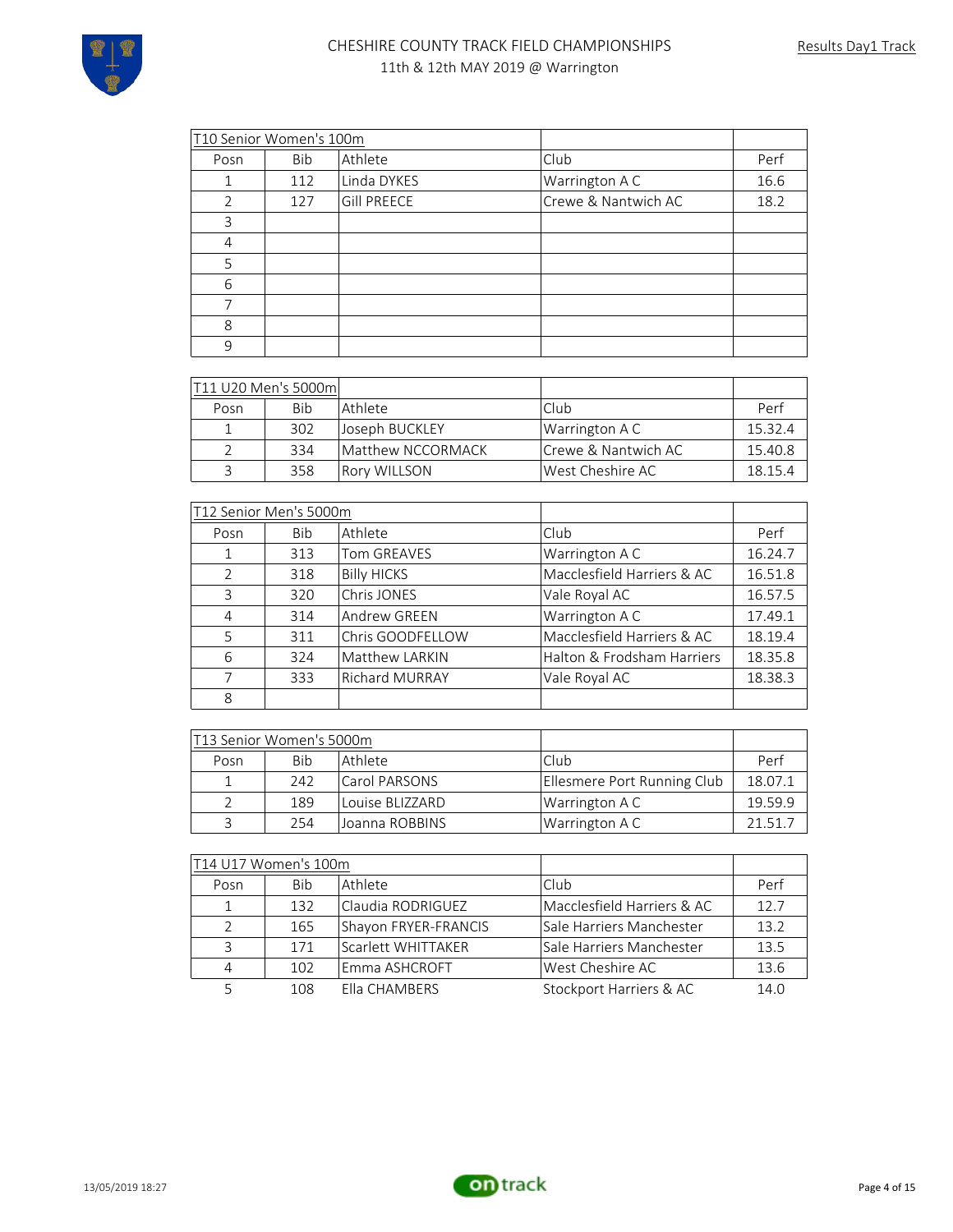

| T15 U15 Girls' 100m - Final |            |                   |                         |      |
|-----------------------------|------------|-------------------|-------------------------|------|
| Posn                        | <b>Bib</b> | Athlete           | Club.                   | Perf |
|                             | 107        | Ruby BOWIE        | Crewe & Nantwich AC     | 12.5 |
| 2                           | 130        | Imogen PUGHE      | West Cheshire AC        | 12.6 |
| 3                           | 139        | Esther WILDING    | Crewe & Nantwich AC     | 12.8 |
| 4                           | 121        | Stephanie JONES   | West Cheshire AC        | 13.1 |
| 5                           | 105        | Fatoumatta BOJANG | West Cheshire AC        | 13.1 |
| 6                           | 140        | Lauren WILLIAMS   | West Cheshire AC        | 13.2 |
| 7                           | 141        | Ruby WISBEY       | West Cheshire AC        | 13.3 |
| 8                           | 118        | Kate HOROBIN      | Stockport Harriers & AC | 13.5 |

|                | T16 U13 Girls' 75m - Final |                        |                            |      |
|----------------|----------------------------|------------------------|----------------------------|------|
| Posn           | <b>Bib</b>                 | Athlete                | Club                       | Perf |
| 1              | 124                        | Madelaine MERCER       | West Cheshire AC           | 10.3 |
| $\mathcal{L}$  | 126                        | Emily OWEN             | West Cheshire AC           | 10.5 |
| 3              | 131                        | Seren REDFERN          | Stockport Harriers & AC    | 10.5 |
| $\overline{4}$ | 135                        | Tabby SURNAME          | Macclesfield Harriers & AC | 11.1 |
| 5              | 119                        | Holly JEFFS            | Crewe & Nantwich AC        | 11.2 |
| 6              | 106                        | Holly BOSWORTH         | West Cheshire AC           | 11.9 |
| 7              | 137                        | <b>Harriet WHEELER</b> | West Cheshire AC           | 12.5 |
| 8              | 129                        | Sofia PREECE           | Crewe & Nantwich AC        | 12.7 |

| T17 U13 Boys' 200m |     |                         |                            |      |
|--------------------|-----|-------------------------|----------------------------|------|
| Posn               | Bib | Athlete                 | Club                       | Perf |
|                    | 31  | <b>William SAUNDERS</b> | Vale Royal AC              | 28.0 |
| $\mathcal{L}$      | 45  | Alexander RUTHERFORD    | West Cheshire AC           | 28.9 |
| 3                  | 38  | <b>William DAVIES</b>   | Vale Royal AC              | 29.4 |
| 4                  | 37  | Joe BLAND-MCKENZIE      | Vale Royal AC              | 29.7 |
| 5                  | 48  | <b>Isaac STOCKDALE</b>  | Macclesfield Harriers & AC | 33.3 |
| 6                  |     |                         |                            |      |

| T18 U15 Boys' 200m |            |                     |                            |      |
|--------------------|------------|---------------------|----------------------------|------|
| Posn               | <b>Bib</b> | Athlete             | Club                       | Perf |
| 1                  | 36         | Oliver ATKINSON     | Crewe & Nantwich AC        | 25.1 |
| $\mathcal{P}$      | 50         | Callum WAIN         | Macclesfield Harriers & AC | 26.3 |
| 3                  | 35         | Aadi WHITLOCK       | Macclesfield Harriers & AC | 28.2 |
| 4                  | 44         | <b>Ben PUCILL</b>   | Warrington A C             | 29.0 |
| 5                  | 23         | <b>Isaac LEYDON</b> | Crewe & Nantwich AC        | 29.3 |
| 6                  | 17         | Ethan GILGEOURS     | West Cheshire AC           | 29.3 |
|                    |            |                     |                            |      |

| T19 U17 Men's 200m |            |                     |                            |      |
|--------------------|------------|---------------------|----------------------------|------|
| Posn               | <b>Bib</b> | Athlete             | Club                       | Perf |
|                    | 49         | Ben VERBICKAS       | Crewe & Nantwich AC        | 23.7 |
|                    | 51         | Matthew WEBB        | West Cheshire AC           | 24.1 |
|                    | 24         | Thomas MCKEAN       | Warrington A C             | 24.3 |
|                    | 46         | Benjamin RUTHERFORD | West Cheshire AC           | 25.2 |
|                    |            | Jake BRADLEY        | Macclesfield Harriers & AC | 25.5 |

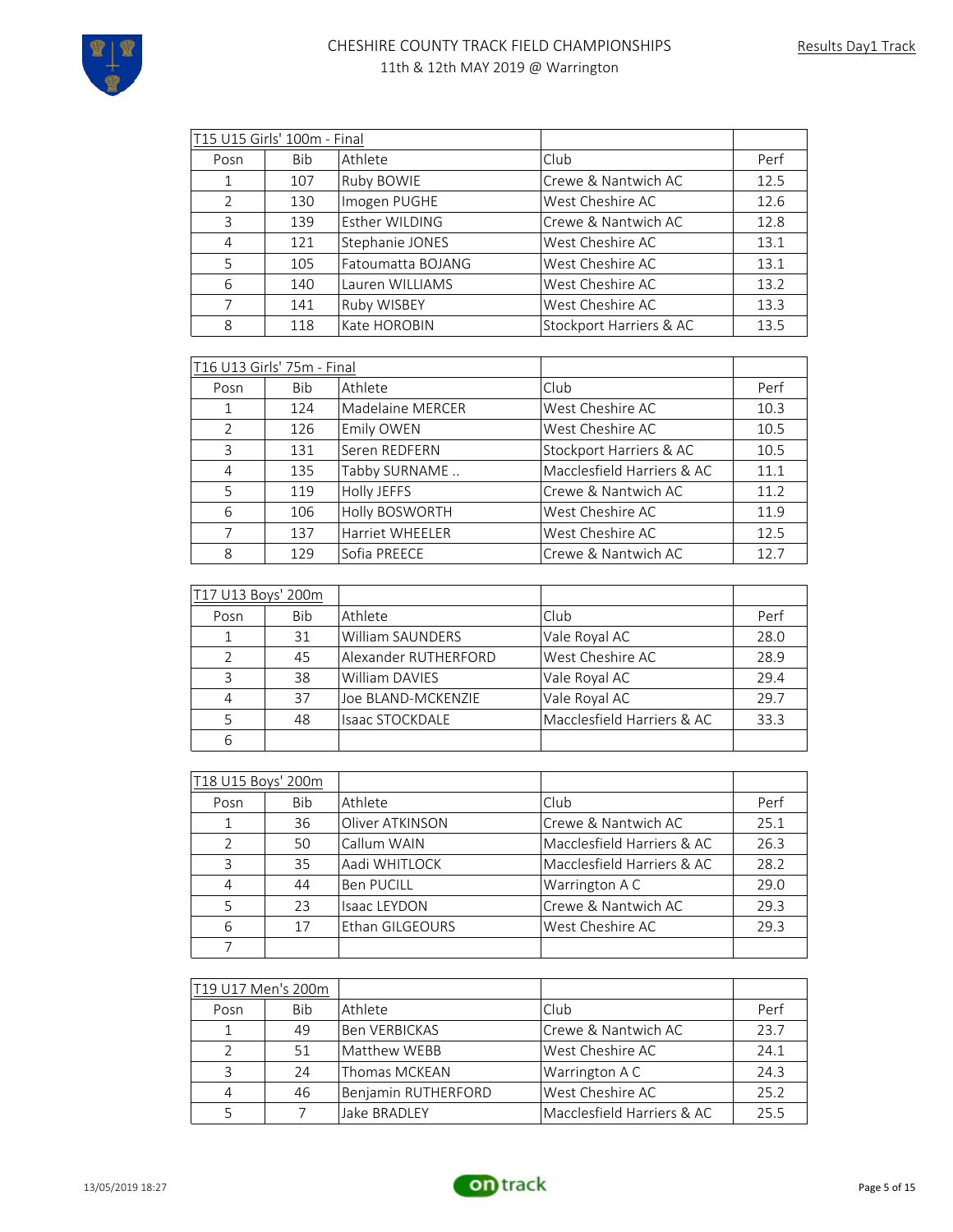| T20 U20 Men's 200m          |                               |                          |                             |        |
|-----------------------------|-------------------------------|--------------------------|-----------------------------|--------|
| Posn                        | Bib                           | Athlete                  | Club                        | Perf   |
| 1                           | 40                            | Joshua FORD              | West Cheshire AC            | 23.0   |
| $\overline{2}$              | 14                            | Cameron DUFF             | Sale Harriers Manchester    | 23.1   |
| 3                           | 3                             | Nicholas BLORE           | Macclesfield Harriers & AC  | 23.7   |
| 4                           | 360                           | Jake GIBSON              | West Cheshire AC            | 25.4   |
| 5                           | 10                            | Kyran CROFT-ILICH        | West Cheshire AC            | 26.0   |
|                             | T21 Senior Men's 200m - Final |                          |                             |        |
| Posn                        | Bib                           | Athlete                  | Club                        | Perf   |
| 1                           | 5                             | Dominic BRADLEY          | Crewe & Nantwich AC         | 23.0   |
| $\overline{2}$              | 32                            | Darren SCOTT             | St Helens Sutton AC         | 23.7   |
| 3                           | 19                            | Colin HORNBY JR          | Sale Harriers Manchester    | 24.1   |
| 4                           | 67                            | David COOPER             |                             | 24.5   |
| 5                           | 26                            | San NOURI                | University of Manchester AC | 25.0   |
| 6                           | 22                            | Antony LEIGH             | Crewe & Nantwich AC         | 25.2   |
| 7                           | 39                            | Liam DAVOREN             | West Cheshire AC            | 25.5   |
| 8                           | 47                            | Luke SEILER              | Vale Royal AC               | 25.7   |
|                             |                               |                          |                             |        |
|                             | T22 U15 Girls' 300m - Heats   |                          |                             | Heat 1 |
| Posn                        | <b>Bib</b>                    | Athlete                  | Club                        | Perf   |
| 1                           | 130                           | Imogen PUGHE             | West Cheshire AC            | 42.6   |
| $\overline{2}$              | 159                           | Lara BATTERSBY           | West Cheshire AC            | 42.7   |
| 3                           | 140                           | Lauren WILLIAMS          | West Cheshire AC            | 44.2   |
| $\overline{4}$              | 136                           | Ellie-Ann TUITT-WILLIAMS | Warrington A C              | 45.7   |
| 5                           | 179                           | Molly WORMALD            | Warrington A C              | 49.5   |
| 6                           |                               |                          |                             |        |
| 7                           |                               |                          |                             |        |
| 8                           |                               |                          |                             |        |
|                             |                               |                          |                             |        |
| T22 U15 Girls' 300m - Heats |                               |                          |                             | Heat 2 |
| Posn                        | Bib                           | Athlete                  | Club                        | Perf   |
| 1                           | 139                           | Esther WILDING           | Crewe & Nantwich AC         | 44.3   |
| $\overline{2}$              | 105                           | Fatoumatta BOJANG        | West Cheshire AC            | 44.5   |
| 3                           | 158                           | Bethany WINDSCHEFFEL     | Macclesfield Harriers & AC  | 47.7   |
| 4                           | 146                           | Shauna CLARKE            | Warrington A C              | 48.0   |
| 5                           |                               |                          |                             |        |
| 6                           |                               |                          |                             |        |
| 7                           |                               |                          |                             |        |
| 8                           |                               |                          |                             |        |

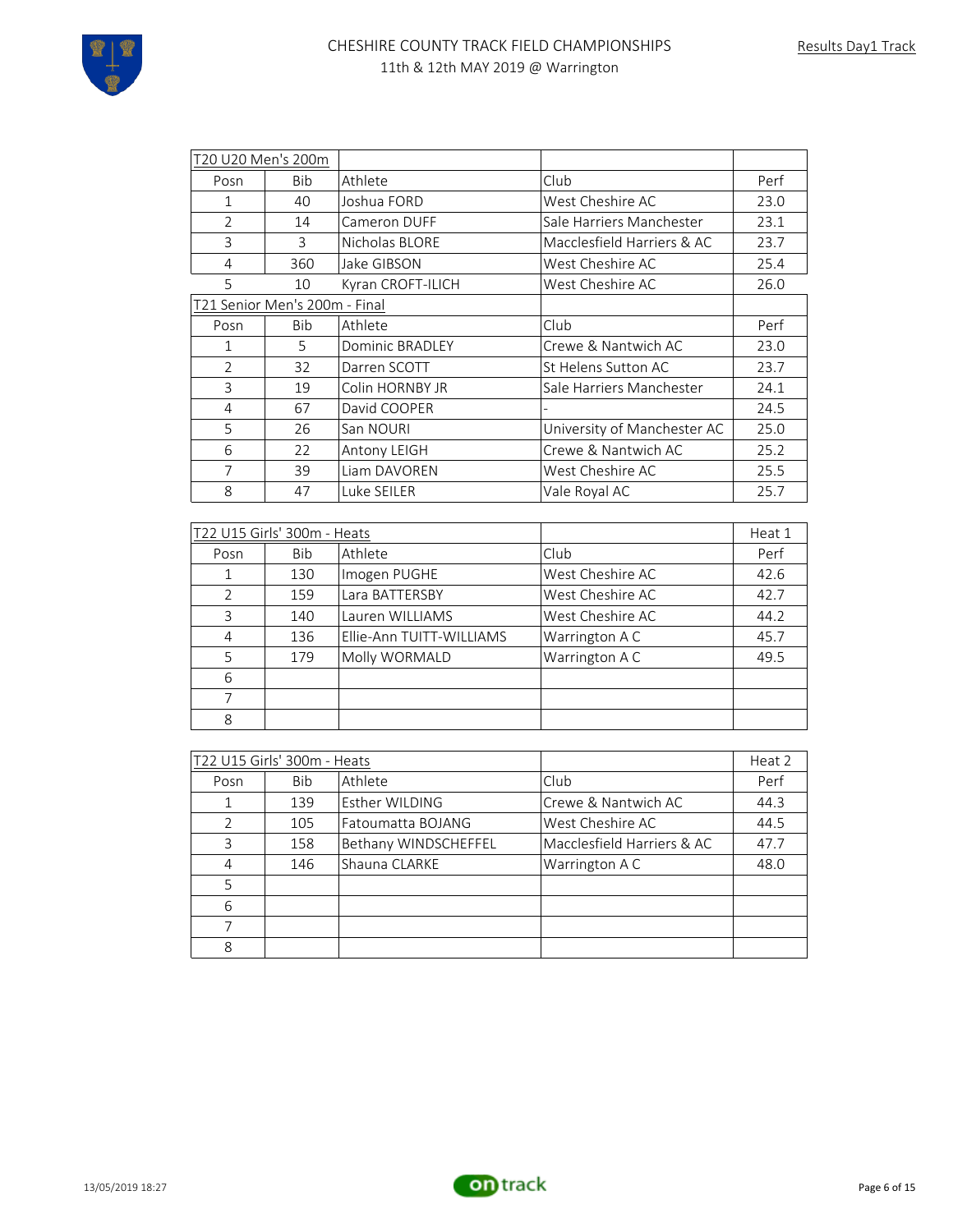

| T23 U13 Girls' 70mH |            |                |                          |      |
|---------------------|------------|----------------|--------------------------|------|
| Posn                | <b>Bib</b> | Athlete        | Club                     | Perf |
| 1                   | 133        | Evie SCHOFIELD | Warrington AC            | 11.8 |
| $\mathcal{P}$       | 169        | Lucy SALTER    | Stockport Harriers & AC  | 12.6 |
| 3                   | 131        | Seren REDFERN  | Stockport Harriers & AC  | 12.8 |
| 4                   | 135        | Tabby WEBB     | Manchester Harriers & AC | 13.1 |
| 5                   | 161        | Macy BRETT     | West Cheshire AC         | 13.5 |
| 6                   | 126        | Emily OWEN     | West Cheshire AC         | DQ.  |
| 7                   | 120        | Daisy JOHNSON  | West Cheshire AC         | 17.8 |
| 8                   |            |                |                          |      |

| T24 U15 Girls' 75mH - Heats |            |                |                            | Heat 1 |
|-----------------------------|------------|----------------|----------------------------|--------|
| Posn                        | <b>Bib</b> | Athlete        | Club                       | Perf   |
| 1                           | 110        | Meg CORKER     | Warrington A C             | 11.0   |
| $\mathcal{P}$               | 159        | Lara BATTERSBY | West Cheshire AC           | 12.2   |
| 3                           | 160        | Jodi BEMAND    | West Cheshire AC           | 12.7   |
| 4                           | 116        | Lisa HALLIDAY  | Warrington A C             | 13.5   |
| 5                           | 172        | Amelia WILSON  | Macclesfield Harriers & AC | 13.8   |
| 6                           | 118        | Kate HOROBIN   | Stockport Harriers & AC    | 13.8   |
| 7                           |            |                |                            |        |
| 8                           |            |                |                            |        |

| T24 U15 Girls' 75mH - Heats |     |                             |                            | Heat 2     |
|-----------------------------|-----|-----------------------------|----------------------------|------------|
| Posn                        | Bib | Athlete                     | Club                       | Perf       |
| $\mathbf{1}$                | 166 | Hermione MASON              | Sale Harriers Manchester   | 11.7       |
| $\mathcal{P}$               | 162 | Georgia DONALD              | Crewe & Nantwich AC        | 11.8       |
| ζ                           | 164 | <b>Ellise FRYER-FRANCIS</b> | Sale Harriers Manchester   | 12.8       |
| 4                           | 145 | Tori-Ann BURRELL            | Crewe & Nantwich AC        | 15.0       |
| 5                           | 113 | Sophie FLETCHER             | Macclesfield Harriers & AC | <b>DNF</b> |
| 6                           |     |                             |                            |            |
|                             |     |                             |                            |            |
| 8                           |     |                             |                            |            |

| T25 U13 Boys' 75mH |     |                      |                            |      |
|--------------------|-----|----------------------|----------------------------|------|
| Posn               | Bib | Athlete              | Club                       | Perf |
|                    | 8   | Alfie CARTER         | Crewe & Nantwich AC        | 14.3 |
| $\mathcal{L}$      | 55  | Dylan MCGRATH        | Macclesfield Harriers & AC | 14.7 |
| 3                  | 57  | <b>Archie VARLEY</b> | Crewe & Nantwich AC        | 15.1 |
| 4                  | 58  | Oliver WELLS         | West Cheshire AC           | 15.9 |
| 5                  | 54  | Reece BRADLEY        | Crewe & Nantwich AC        | 16.4 |
| 6                  |     |                      |                            |      |

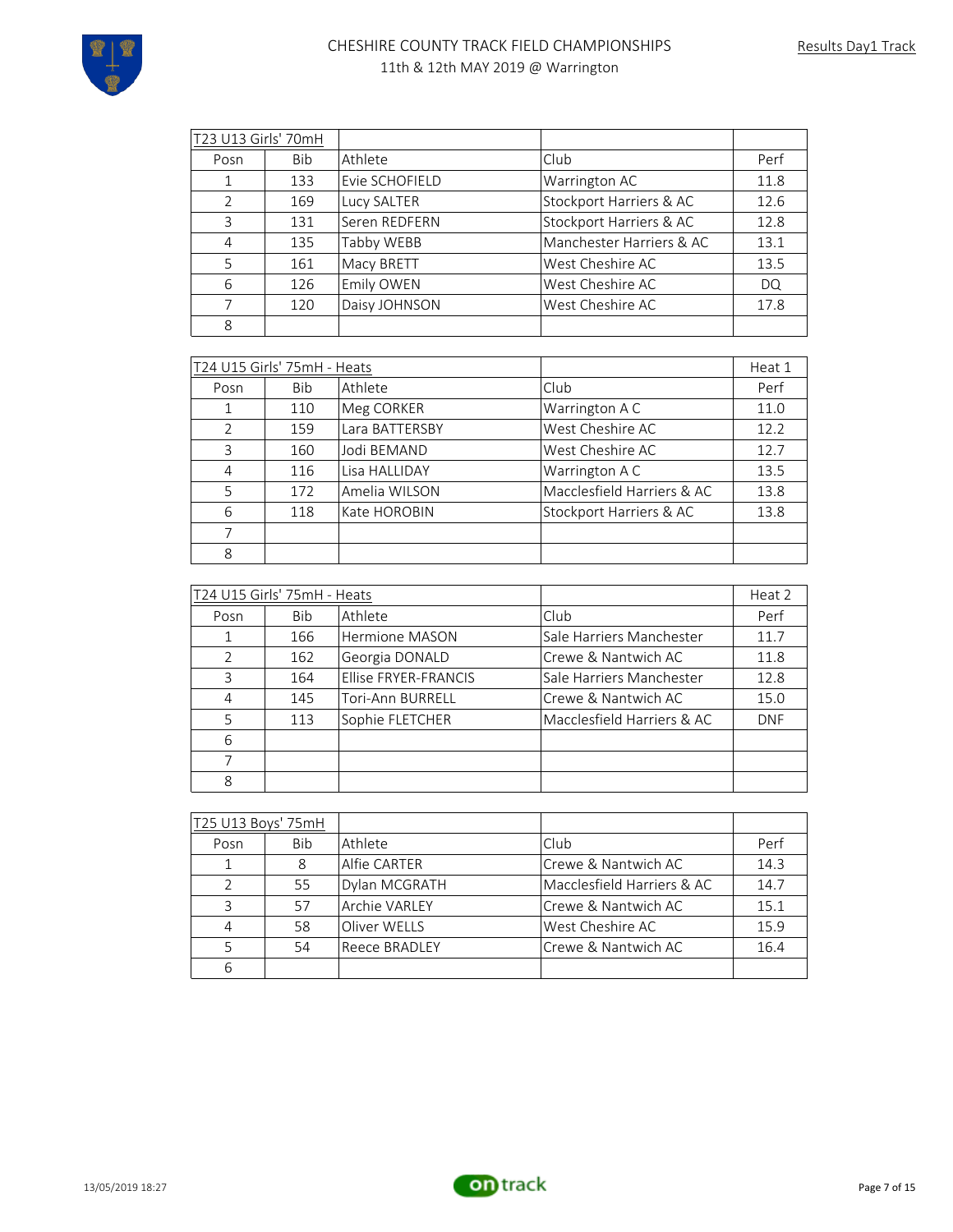

| T26 U17 Women's 80mH               |                          |                         |                            |      |
|------------------------------------|--------------------------|-------------------------|----------------------------|------|
| Posn                               | Bib                      | Athlete                 | Club                       | Perf |
| $\mathbf{1}$                       | 167                      | Emily MISANTONI         | Stockport Harriers & AC    | 12.0 |
| $\overline{2}$                     | 168                      | Lucy ROBINSON           | Stockport Harriers & AC    | 12.3 |
| 3                                  | 163                      | Olivia FOWLER           | Crewe & Nantwich AC        | 12.4 |
| $\overline{4}$                     | 165                      | Shayon FRYER-FRANCIS    | Sale Harriers Manchester   | 12.9 |
| 5                                  | 171                      | Scarlett WHITTAKER      | Sale Harriers Manchester   | 12.9 |
|                                    |                          |                         |                            |      |
| T27 U15 Boys' 80mH                 |                          |                         |                            |      |
| Posn                               | <b>Bib</b>               | Athlete                 | Club                       | Perf |
| $\mathbf{1}$                       | 6                        | Drew BRADLEY            | Crewe & Nantwich AC        | 11.9 |
| $\overline{2}$                     | 50                       | Callum WAIN             | Macclesfield Harriers & AC | 13.6 |
| 3                                  | 13                       | <b>Connor DAVIES</b>    | West Cheshire AC           | 14.9 |
|                                    |                          |                         |                            |      |
| <u>T28 U20 Women's 100mH</u>       |                          |                         |                            |      |
| Posn                               | <b>Bib</b>               | Athlete                 | Club                       | Perf |
| $\mathbf{1}$                       | 117                      | Rebecca HARDY           | Warrington A C             | 15.9 |
| $\overline{2}$                     | 170                      | Evie SHORTHOSE          | Crewe & Nantwich AC        | 17.9 |
| 3                                  |                          |                         |                            |      |
|                                    |                          |                         |                            |      |
| T29 U17 Men's 100mH                |                          |                         |                            |      |
| Posn                               | <b>Bib</b>               | Athlete                 | Club                       | Perf |
| $\mathbf{1}$                       | 56                       | David NAYLOR            | Crewe & Nantwich AC        | 14.6 |
| $\overline{2}$                     | 49                       | <b>Ben VERBICKAS</b>    | Crewe & Nantwich AC        | 17.0 |
|                                    |                          |                         |                            |      |
| T30 U20 Men's 110mH                |                          |                         |                            |      |
| Posn                               | Bib                      | Athlete                 | Club                       | Perf |
| $\mathbf{1}$                       | 53                       | Ewan BRADLEY            | West Cheshire AC           | 15.1 |
|                                    |                          |                         |                            |      |
| <u>T31 U15 Girls' 75mH - Final</u> |                          |                         |                            |      |
| Posn                               | Bib                      | Athlete                 | Club                       | Perf |
| 1                                  | 110                      | Meg CORKER              | Warrington A C             | 11.2 |
| $\overline{2}$                     | 162                      | Georgia DONALD          | Crewe & Nantwich AC        | 11.7 |
| $\overline{3}$                     | 166                      | Hermione MASON          | Sale Harriers Manchester   | 12.0 |
| 4                                  | 159                      | Lara BATTERSBY          | West Cheshire AC           | 12.3 |
| 5                                  | 160                      | Jodi BEMAND             | West Cheshire AC           | 13.1 |
| 6                                  | 164                      | Ellise FRYER-FRANCIS    | Sale Harriers Manchester   | 13.1 |
| $\overline{7}$                     | 116                      | Lisa HALLIDAY           | Warrington A C             | 13.7 |
| 8                                  | 172                      | Amelia WILSON           | Macclesfield Harriers & AC | 14.4 |
|                                    | 32 Senior Men 400m Final |                         |                            |      |
| Posn                               | Bib                      | Athlete                 | Club                       | Perf |
| $\mathbf{1}$                       | 65                       | <b>Bradley SPURDENS</b> | West Cheshire AC           | 52.6 |
| $\overline{2}$                     | 63                       | Daniel RICHARDSON       | Warrington A C             | 52.7 |
| 3                                  | 64                       | Tom ROBERTS             | West Cheshire AC           | 52.8 |
| 4                                  | 39                       | Liam DAVOREN            | West Cheshire AC           | 57.3 |
| 5                                  | 29                       | Gavin REEDER            | Crewe & Nantwich AC        | 65.7 |
| 6                                  | 60                       | Daniel ISSAWI           | Knowsley Harriers          | 69.9 |
| 7                                  |                          |                         |                            |      |

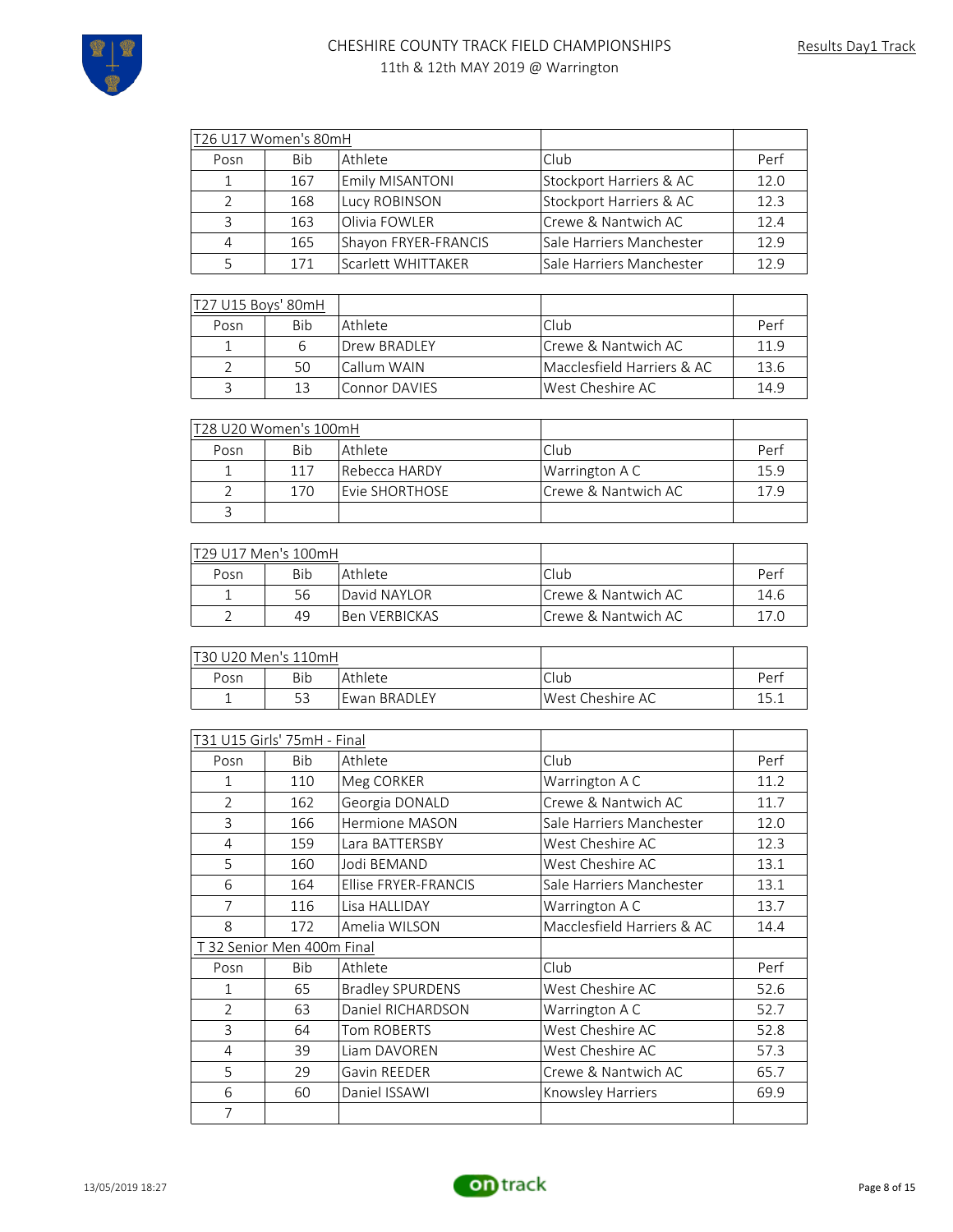

| T33 U20 Men400m Final       |            |                      |                            | Heat  |
|-----------------------------|------------|----------------------|----------------------------|-------|
| Posn                        | <b>Bib</b> | Athlete              | Club                       | Perf  |
| $\mathbf{1}$                | 53         | Ewan BRADLEY         | West Cheshire AC           | 54.8  |
| $\overline{2}$              | 62         | Daniel PAGAN         | West Cheshire AC           | 56.5  |
| 3                           |            |                      |                            |       |
|                             |            |                      |                            |       |
| T34 U17 Men400m Final       |            |                      |                            | Heat  |
| Posn                        | <b>Bib</b> | Athlete              | Club                       | Perf  |
| $\mathbf{1}$                | 51         | Matthew WEBB         | West Cheshire AC           | 53.0  |
| 2                           | 49         | <b>Ben VERBICKAS</b> | Crewe & Nantwich AC        | 54.5  |
| 3                           | 46         | Benjamin RUTHERFORD  | West Cheshire AC           | 55.4  |
| $\overline{4}$              | 61         | George MANN          | West Cheshire AC           | 57.5  |
| 5                           |            |                      |                            |       |
| 6                           |            |                      |                            |       |
|                             |            |                      |                            |       |
| T35 Senior Women 400m Final |            |                      |                            | Heat  |
| Posn                        | <b>Bib</b> | Athlete              | Club                       | Perf  |
| $\mathbf{1}$                | 173        | Emma FOWLER          | Crewe & Nantwich AC        | 63.3  |
| $\overline{2}$              | 175        | Danielle SCOTT       | Knowsley Harriers          | 66.9  |
| 3                           |            |                      |                            |       |
|                             |            |                      |                            |       |
| T36 U20 Women 400m Final    |            |                      |                            | Heat  |
| Posn                        | Bib        | Athlete              | Club                       | Perf  |
| 1                           | 180        | Elizabeth WRIGHT     | Warrington A C             | 62.2  |
| $\overline{2}$              | 174        | Elizabeth MCMAHON    | West Cheshire AC           | 62.3  |
|                             |            |                      |                            |       |
| T37 U17 Women 300m Final    |            |                      |                            | Heat  |
| Posn                        | <b>Bib</b> | Athlete              | Club                       | Perf  |
| 1                           | 152        | Ashley NEMITS        | Warrington A C             | 39.5  |
| $\overline{2}$              | 147        | Poppy GLASBY-SEDDON  | Sale Harriers Manchester   | 43.0  |
| 3                           | 142        | Olivia ASHDOWN       | Stockport Harriers & AC    | 43.8  |
| 4                           | 163        | Olivia FOWLER        | Crewe & Nantwich AC        | 44.3  |
| 5                           | 108        | Ella CHAMBERS        | Stockport Harriers & AC    | 48.9  |
| 6                           | 177        | Fllen TURNBULL       | Warrington A C             | 49.6  |
| 7                           |            |                      |                            |       |
|                             |            |                      |                            |       |
| T38 U15 Boys 300m Final     |            |                      |                            | #REF! |
| Posn                        | <b>Bib</b> | Athlete              | Club                       | Perf  |
| 1                           | 36         | Oliver ATKINSON      | Crewe & Nantwich AC        | 40.7  |
| 2                           | 4          | Hayden BLUNN         | Macclesfield Harriers & AC | 45.7  |
| 3                           | 66         | Thomas STOKES        | Crewe & Nantwich AC        | 48.8  |
| 4                           |            |                      |                            |       |

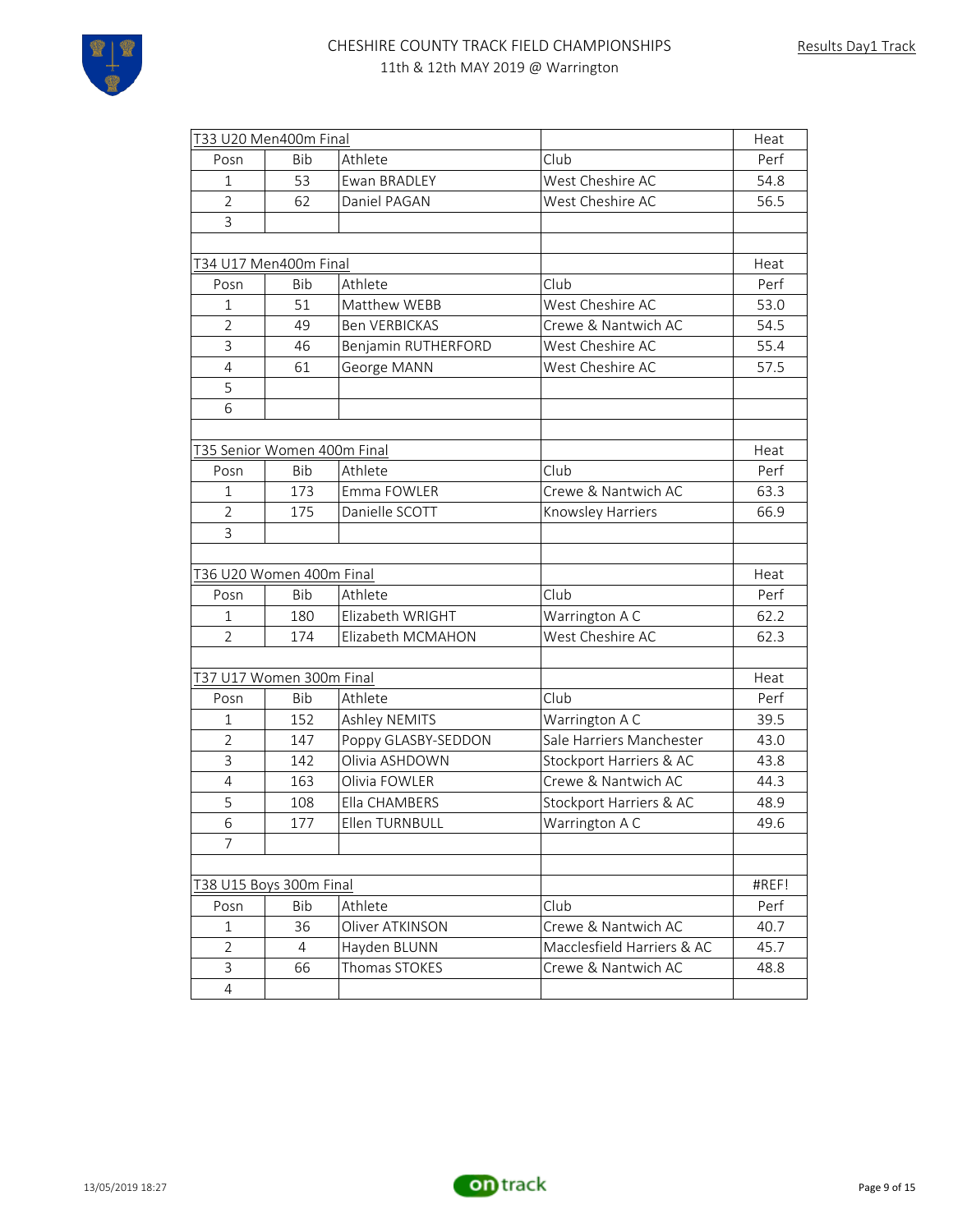

|                         | T39 U15 Girls 300m Final |                          |                            | Heat   |
|-------------------------|--------------------------|--------------------------|----------------------------|--------|
| Posn                    | <b>Bib</b>               | Athlete                  | Club                       | Perf   |
| $\mathbf{1}$            | 130                      | Imogen PUGHE             | West Cheshire AC           | 41.5   |
| $\overline{2}$          | 139                      | Esther WILDING           | Crewe & Nantwich AC        | 42.1   |
| $\overline{3}$          | 159                      | Lara BATTERSBY           | West Cheshire AC           | 43.0   |
| $\overline{4}$          | 105                      | Fatoumatta BOJANG        | West Cheshire AC           | 44.0   |
| 5                       | 140                      | Lauren WILLIAMS          | West Cheshire AC           | 45.6   |
| 6                       | 136                      | Ellie-Ann TUITT-WILLIAMS | Warrington A C             | 47.0   |
| $\overline{7}$          | 146                      | Shauna CLARKE            | Warrington A C             | 49.0   |
| 8                       | 158                      | Bethany WINDSCHEFFEL     | Macclesfield Harriers & AC | 49.5   |
|                         |                          |                          |                            |        |
| T40 U13 Boys 800m Final |                          |                          |                            | Heat   |
| Posn                    | <b>Bib</b>               | Athlete                  | Club                       | Perf   |
| $\mathbf{1}$            | 91                       | Luke PARKER              | West Cheshire AC           | 2.24.3 |
| $\overline{2}$          | 93                       | Robert PRICE             | Vale Royal AC              | 2.26.8 |
| 3                       | 92                       | Harry PARKER-MCLAIN      | Crewe & Nantwich AC        | 2.28.0 |
| $\overline{4}$          | 55                       | Dylan MCGRATH            | Macclesfield Harriers & AC | 2.30.9 |
| 5                       | 41                       | Rory GREGORY             | Warrington A C             | 2.34.6 |
| 6                       | 97                       | William ROBERTS          | Macclesfield Harriers & AC | 2.35.0 |
| $\overline{7}$          | 94                       | Jacob PRYOR              | Warrington A C             | 2.35.4 |
| 8                       | 57                       | <b>Archie VARLEY</b>     | Crewe & Nantwich AC        | 2.39.8 |
| 9                       | 38                       | William DAVIES           | Vale Royal AC              | 2.40.0 |
| 10                      | 68                       | Alfie ARGYROS            | Vale Royal AC              | 2.40.5 |
| 11                      | 37                       | Joe BLAND-MCKENZIE       | Vale Royal AC              | 2.41.1 |
| 12                      | 88                       | Alfie MURRAY             | Vale Royal AC              | 2.41.7 |
| 13                      | 357                      | Evan WILLIAMS            | Vale Royal AC              | 2.48.6 |
| 14                      | 82                       | Aaron LEATHER-SMITH      | Vale Royal AC              | 2.53.6 |
| 15                      | 48                       | <b>Isaac STOCKDALE</b>   | Macclesfield Harriers & AC | 2.58.2 |
|                         |                          |                          |                            |        |

|               | T41 U13 Girls 800m Final |                    |                          | Heat   |
|---------------|--------------------------|--------------------|--------------------------|--------|
| Posn          | <b>Bib</b>               | Athlete            | Club                     | Perf   |
| 1             | 122                      | Jessica LARK       | West Cheshire AC         | 2.31.6 |
| $\mathcal{P}$ | 226                      | Darcie HUDSON      | Vale Royal AC            | 2.34.7 |
| 3             | 231                      | Eva KARALIUS       | Sale Harriers Manchester | 2.38.6 |
| 4             | 241                      | Alice NICHOLSON    | Warrington A C           | 2.40.1 |
| 5             | 235                      | Eabha LEE          | Vale Royal AC            | 2.42.9 |
| 6             | 186                      | Harriet BELL       | Warrington A C           | 2.45.1 |
| 7             | 144                      | Lavinia BURKE      | Vale Royal AC            | 2.46.8 |
| 8             | 221                      | <b>Esme HEAVEY</b> | Warrington A C           | 2.47.4 |
| 9             | 261                      | Anna SMITH         | Vale Royal AC            | 3.00.4 |
| 10            | 129                      | Sofia PREECE       | Crewe & Nantwich AC      | 3.09.5 |
| 11            | 246                      | Isabelle POPE      | Vale Royal AC            | 3.10.5 |
| 12            | 248                      | Isabelle PRIOR     | Vale Royal AC            | 3.15.9 |
| 13            |                          |                    |                          |        |
| 14            |                          |                    |                          |        |

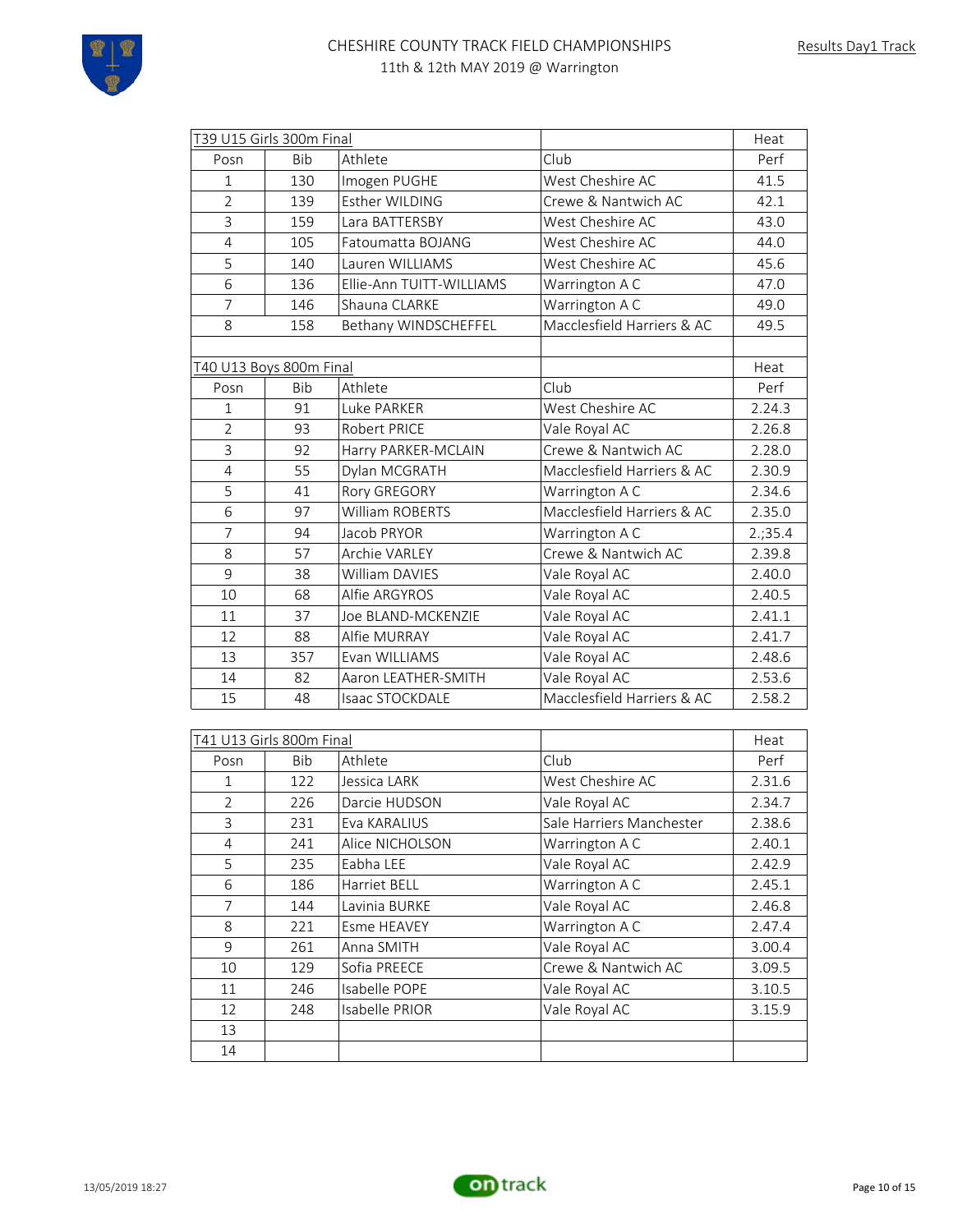

| T42 U15 Girls 800m Final |            |                     |                            | Heat   |
|--------------------------|------------|---------------------|----------------------------|--------|
| Posn                     | <b>Bib</b> | Athlete             | Club                       | Perf   |
| $\mathbf{1}$             | 256        | Carys ROBERTS       | West Cheshire AC           | 2.22.4 |
| $\overline{2}$           | 227        | Ellie HUDSON        | Vale Royal AC              | 2.24.1 |
| $\overline{3}$           | 206        | Rebecca DILWORTH    | Macclesfield Harriers & AC | 2.25.6 |
| $\overline{4}$           | 178        | Martha WILLETTS     | West Cheshire AC           | 2.32.6 |
| 5                        | 205        | Lucie DAVIES        | Warrington A C             | 2.35.0 |
| 6                        | 264        | Hope SMITH          | Vale Royal AC              | 2.36;4 |
| 7                        | 187        | Maisie BELL         | Warrington A C             | 2.37.8 |
| 8                        | 199        | Megan WHITE         | West Cheshire AC           | 2.39.2 |
| 9                        | 265        | Ruby SMITH          | Warrington A C             | 2.40.2 |
| 10                       | 266        | Amelia SMITHERS     | Warrington A C             | 2.40.7 |
| 11                       | 155        | Ruby STOCKDALE      | Macclesfield Harriers & AC | 2.40.9 |
| 12                       | 160        | Jodi BEMAND         | West Cheshire AC           | 2.41.7 |
| 13                       | 179        | Molly WORMALD       | Warrington A C             | 2.44.0 |
| 14                       | 224        | Tarlia HIGGINBOTHAM | Vale Royal AC              | 2.47.7 |
| 15                       | 230        | Jasmine JONES       | Warrington A C             | 2.49.1 |
| 16                       | 279        | Henrietta DUFFEY    | West Cheshire AC           | 2.55.6 |
| 17                       | 278        | Georgina DUFFEY     | West Cheshire AC           | 2.59.0 |
|                          |            |                     |                            |        |
| T43 U15 Boys 800m Final  |            |                     |                            | Heat   |
| Posn                     | <b>Bib</b> | Athlete             | Club                       | Perf   |
| $\mathbf{1}$             | 96         | Jamie RICHARDSON    | West Cheshire AC           | 2.10.2 |
| $\overline{2}$           | 80         | Sammy HOLLINS       | West Cheshire AC           | 2.14.4 |
| $\overline{3}$           | 78         | Philip GOODFELLOW   | Macclesfield Harriers & AC | 2.14.9 |
| $\overline{4}$           | 84         | Erik MARSHALL       | Warrington A C             | 2.17.7 |
| 5                        | 35         | Aadi WHITLOCK       | Macclesfield Harriers & AC | 2.22.5 |
| 6                        | 76         | Harry GODWIN        | Vale Royal AC              | 2.27.8 |
| $\overline{7}$           | 44         | <b>Ben PUCILL</b>   | Warrington A C             | 2.28.3 |
| 8                        | 42         | Oliver IBBOTSON     | Crewe & Nantwich AC        | 2.31.1 |
| 9                        | 23         | Isaac LEYDON        | Crewe & Nantwich AC        | 2.32.1 |
|                          |            |                     |                            |        |
|                          |            |                     |                            |        |
|                          |            |                     |                            |        |

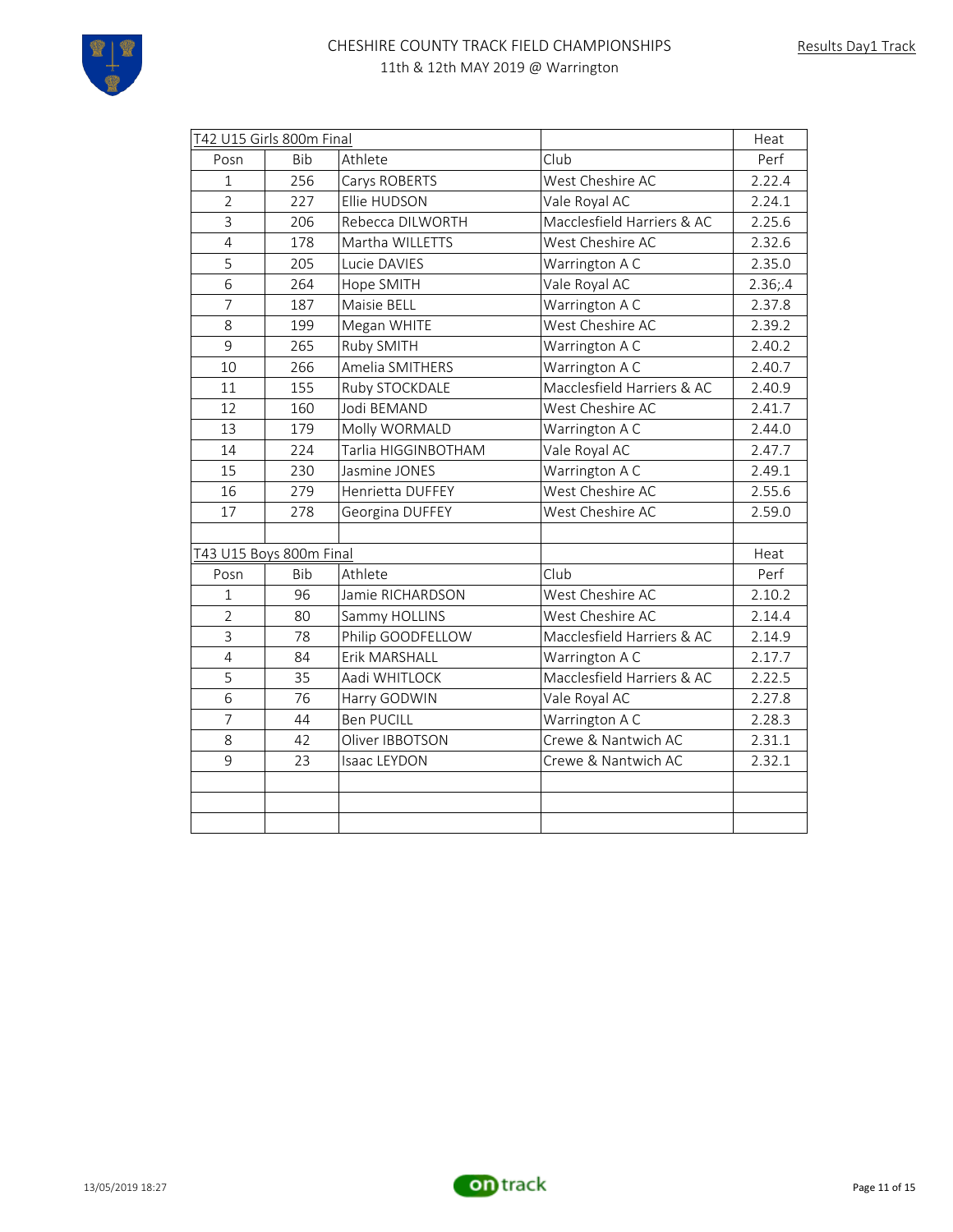| F01 U13 Girls' Long Jump |            |                        | Heat 1                     |      |
|--------------------------|------------|------------------------|----------------------------|------|
| Posn                     | <b>Bib</b> | Athlete                | Club                       | Perf |
| $\mathbf{1}$             | 124        | Madelaine MERCER       | West Cheshire AC           | 4.92 |
| $\overline{2}$           | 153        | Sara PEARSON           | West Cheshire AC           | 4.32 |
| 3                        | 169        | Lucy SALTER            | Stockport Harriers & AC    | 4.30 |
| $\overline{4}$           | 119        | <b>Holly JEFFS</b>     | Crewe & Nantwich AC        | 4.25 |
| 5                        | 126        | Emily OWEN             | West Cheshire AC           | 4.16 |
| 6                        | 135        | Tabby SURNAME          | Macclesfield Harriers & AC | 3.97 |
| 7                        | 106        | Holly BOSWORTH         | West Cheshire AC           | 3.82 |
| 8                        | 137        | <b>Harriet WHEELER</b> | West Cheshire AC           | 3.20 |
| 9                        | 120        | Daisy JOHNSON          | West Cheshire AC           | 2.37 |
| 10                       |            |                        |                            |      |
| 11                       |            |                        |                            |      |
| 12                       |            |                        |                            |      |
| 13                       |            |                        |                            |      |
| 14                       |            |                        |                            |      |

|      | F02 U15 Girls' Hammer |                    |                      | Heat 1 |
|------|-----------------------|--------------------|----------------------|--------|
| Posn | Bib                   | Athlete            | Club                 | Perf   |
|      | 260                   | Grace SCOTT        | West Cheshire AC     | 28.75  |
|      | 247                   | lEmma POWELL       | West Cheshire AC     | 24.16  |
|      | 128                   | <b>Macy PREECE</b> | lCrewe & Nantwich AC | 1976   |

| F03 U17 Women's Hammer |     |                 |                            | Heat 1 |
|------------------------|-----|-----------------|----------------------------|--------|
| Posn                   | Bib | Athlete         | l Club                     | Perf   |
|                        | 273 | Evie TIPPING    | West Cheshire AC           | 47.29  |
| $\mathcal{L}$          | 192 | Liliana CAREY   | Macclesfield Harriers & AC | 27.10  |
| 3                      | 190 | Madeleine BLUNN | Macclesfield Harriers & AC | 26.17  |
| 4                      | 249 | Francesca PUGHE | West Cheshire AC           | 20.40  |

| F04 U20 Women's Hammer                      |     |                 |                      | Heat 1 |
|---------------------------------------------|-----|-----------------|----------------------|--------|
| l Club<br><b>Bib</b><br>  Athlete  <br>Posn |     |                 | Perf                 |        |
|                                             | 233 | Megan KETTLE    | Warrington A C       | 34.87  |
|                                             | 259 | Natasha RYDER   | Warrington A C       | 23.72  |
|                                             | 184 | Amelia ATKINSON | ICrewe & Nantwich AC | 23.07  |

|               | F05 Senior Women's Hammer |                        |                            | Heat 1 |
|---------------|---------------------------|------------------------|----------------------------|--------|
| Posn          | Bib                       | Athlete                | Club                       | Perf   |
| $\mathbf{1}$  | 228                       | Claire Elizabeth IRONS | Blackpool Wyre & Fylde AC  | 21.69  |
| $\mathcal{L}$ | 188                       | Charlotte BIRD         | Macclesfield Harriers & AC | 20.72  |
| 3             | 209                       | Debra ERSKINE          | West Cheshire AC           | 20.61  |
| 4             | 274                       | Wendy VALENTINE        | Crewe & Nantwich AC        | 16.01  |
| 5             | 127                       | Gill PRFFCF            | Crewe & Nantwich AC        | 11.68  |

| IF06 Senior Men's Hammer |                |                | Heat 1                     |       |
|--------------------------|----------------|----------------|----------------------------|-------|
| Posn                     | Bib<br>Athlete |                | Club                       | Perf  |
|                          | 330            | David MCKAY    | West Cheshire AC           | 40.16 |
|                          | 340            | llan RATCLIFFF | Macclesfield Harriers & AC | 13.36 |

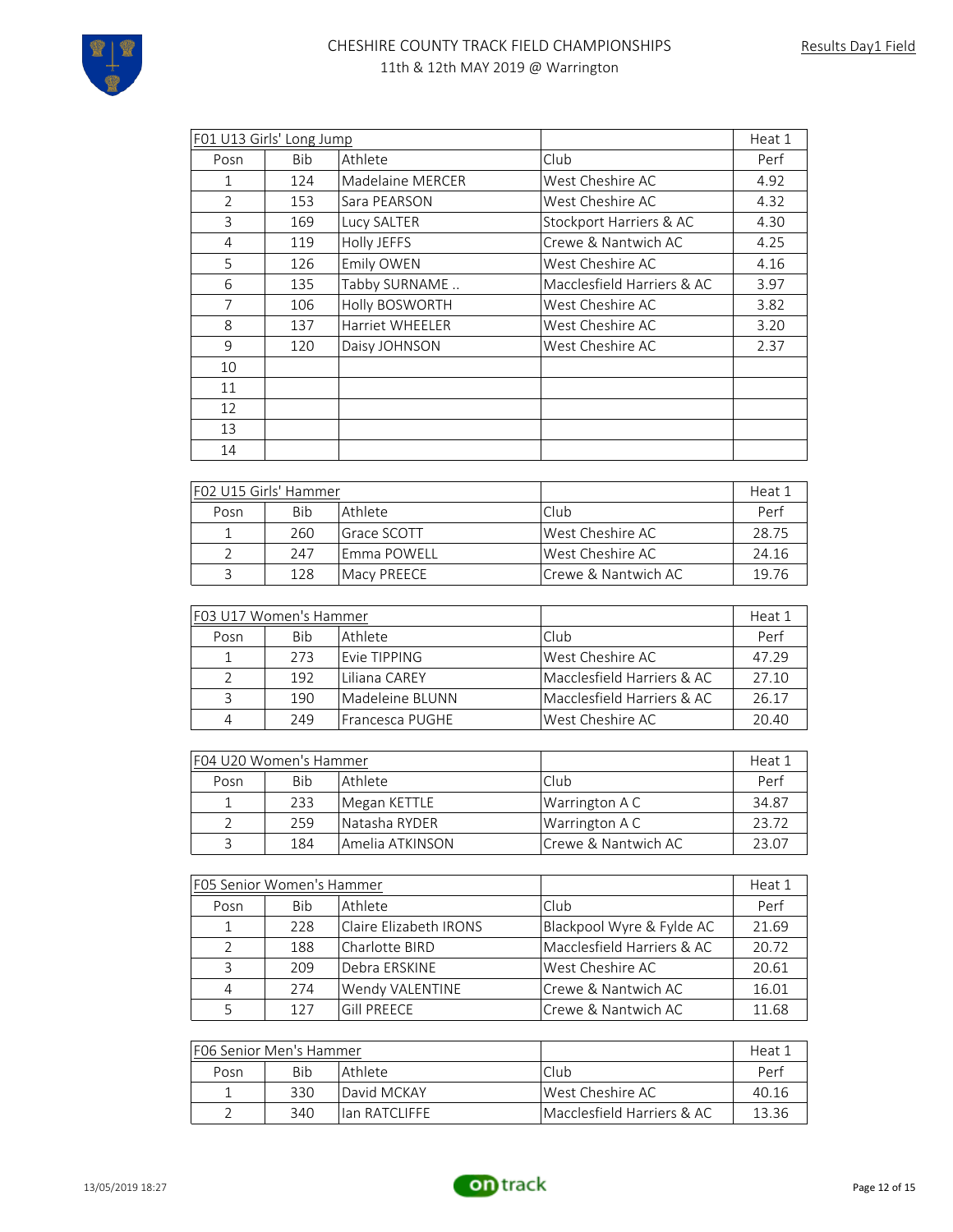

| F07 U17 Men's Pole Vault |     |              |                                 | Heat <sub>+</sub> |
|--------------------------|-----|--------------|---------------------------------|-------------------|
| Posn                     | Bib | Athlete      | Club                            | Perf              |
|                          | 34  | George SPAIN | <b>Sale Harriers Manchester</b> |                   |

| IF08 U20 Men's Pole Vault |                |               |                   | Heat |
|---------------------------|----------------|---------------|-------------------|------|
| Posn                      | Athlete<br>Bib |               | Club              | Per  |
|                           |                | lEwan BRADLEY | lWest Cheshire AC | 3.60 |

| <b>FO9 Senior Men's Pole Vault</b> |            |         |      | Heat 1 |
|------------------------------------|------------|---------|------|--------|
| Posn                               | <b>Bib</b> | Athlete | Club | Perf   |
|                                    |            |         |      |        |
|                                    |            |         |      |        |

| F10 U13 Boys' Long Jump |     |                      |                     | Heat 1 |
|-------------------------|-----|----------------------|---------------------|--------|
| Posn                    | Bib | Athlete              | Club                | Perf   |
|                         | 45  | Alexander RUTHERFORD | West Cheshire AC    | 4.53   |
|                         |     | Alfie CARTER         | Crewe & Nantwich AC | 4.41   |
| 3                       | 57  | <b>Archie VARLEY</b> | Crewe & Nantwich AC | 4.06   |
| 4                       | 88  | <b>Alfie MURRAY</b>  | Vale Royal AC       | 3.85   |

| F11 U13 Girls' Discus |     |                        |                     | Heat 1 |
|-----------------------|-----|------------------------|---------------------|--------|
| Posn                  | Bib | l Athlete              | l Club              | Perf   |
|                       | 137 | <b>Harriet WHEELER</b> | lWest Cheshire AC I | 19.55  |
|                       | 269 | Kara STOLL             | lWest Cheshire AC I | 17.88  |
|                       |     |                        |                     |        |

| F12 U15 Girls' Discus |     |                  |                            | Heat 1 |
|-----------------------|-----|------------------|----------------------------|--------|
| Posn                  | Bib | Athlete          | Club                       | Perf   |
| 1                     | 260 | Grace SCOTT      | West Cheshire AC           | 20.18  |
| $\mathcal{P}$         | 213 | Abigayle GENTLE  | Vale Royal AC              | 19.73  |
| 3                     | 145 | Tori-Ann BURRELL | Crewe & Nantwich AC        | 15.73  |
| 4                     | 247 | lEmma POWELL     | West Cheshire AC           | 15.05  |
| 5                     | 155 | Ruby STOCKDALE   | Macclesfield Harriers & AC | 13.50  |

| IF13 U17 Women's Discus         |     |                 | Heat 1                     |       |
|---------------------------------|-----|-----------------|----------------------------|-------|
| <b>Bib</b><br>  Athlete<br>Posn |     | Club            | Perf                       |       |
|                                 | 192 | ll iliana CARFY | Macclesfield Harriers & AC | 22 53 |
|                                 | 190 | Madeleine BLUNN | Macclesfield Harriers & AC | 17 71 |

|               | F14 U17 Women's High Jump |                      |                            | Heat 1 |
|---------------|---------------------------|----------------------|----------------------------|--------|
| Posn          | <b>Bib</b>                | Athlete              | Club                       | Perf   |
| 1             | 165                       | Shayon FRYER-FRANCIS | Sale Harriers Manchester   | 1.50   |
| $\mathcal{P}$ | 167                       | Emily MISANTONI      | Stockport Harriers & AC    | 1.50   |
| ζ             | 168                       | Lucy ROBINSON        | Stockport Harriers & AC    | 1.50   |
| 4             | 171                       | Scarlett WHITTAKER   | Sale Harriers Manchester   | 1.45   |
| 5             | 108                       | Ella CHAMBERS        | Stockport Harriers & AC    | 1.35   |
| 6             | 182                       | Ellie STOCKDALE      | Macclesfield Harriers & AC | 1.30   |

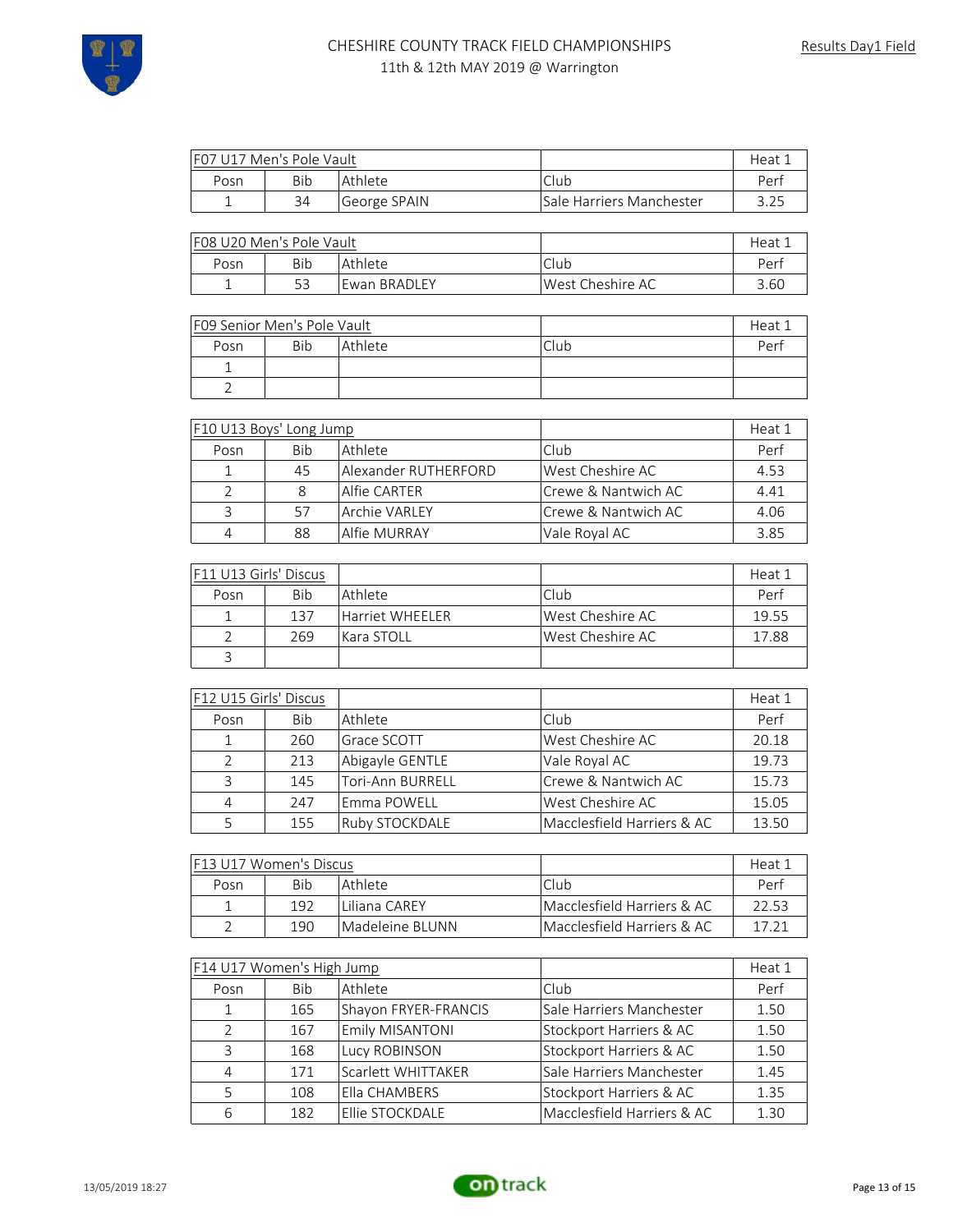

| F15 U20 Women's High Jump |            |                  |                      | Heat 1 |
|---------------------------|------------|------------------|----------------------|--------|
| Posn                      | <b>Bib</b> | l Athlete i      | Club                 | Perf   |
|                           | 170        | lFvie SHORTHOSF  | ICrewe & Nantwich AC | 1.55   |
|                           | 184        | lAmelia ATKINSON | Crewe & Nantwich AC  | 1.45   |

| <b>F16 Senior Women's High Jump</b> |     |              |                      | Heat |
|-------------------------------------|-----|--------------|----------------------|------|
| Posn                                | Bib | Athlete      | Club                 | Per  |
|                                     |     | lEmma FOWLER | ICrewe & Nantwich AC | 1.55 |

|      | F17 U15 Girls' Long Jump |                      |                          | Heat 1 |
|------|--------------------------|----------------------|--------------------------|--------|
| Posn | <b>Bib</b>               | Athlete              | Club.                    | Perf   |
| 1    | 121                      | Stephanie JONES      | West Cheshire AC         | 4.98   |
| 2    | 141                      | Ruby WISBEY          | West Cheshire AC         | 4.78   |
| 3    | 164                      | Ellise FRYER-FRANCIS | Sale Harriers Manchester | 4.74   |
| 4    | 162                      | Georgia DONALD       | Crewe & Nantwich AC      | 4.68   |
| 5    | 118                      | Kate HOROBIN         | Stockport Harriers & AC  | 4.44   |
| 6    | 139                      | Esther WILDING       | Crewe & Nantwich AC      | 4.29   |
| 7    | 268                      | Scarlett STAPLETON   | Vale Royal AC            | 4.23   |
| 8    | 103                      | Abbie BIRCHENOUGH    | Crewe & Nantwich AC      | 3.34   |

| <b>F18 U13 Boys' Discus</b> |     |                    |                            | Heat 1 |
|-----------------------------|-----|--------------------|----------------------------|--------|
| Posn                        | Bib | l Athlete i        | Club                       | Perf   |
|                             | 90  | Charlie ORPHANIDES | Macclesfield Harriers & AC | 23 17  |
|                             | 97  | William ROBERTS    | Macclesfield Harriers & AC | 18 35  |

| F19 U15 Boys' Discus |            |                 |                            | Heat 1 |
|----------------------|------------|-----------------|----------------------------|--------|
| Posn                 | <b>Bib</b> | Athlete         | Club                       | Perf   |
|                      | 36         | Oliver ATKINSON | Crewe & Nantwich AC        | 22.82  |
|                      | 4          | Hayden BLUNN    | Macclesfield Harriers & AC | 21.06  |
| $\mathcal{R}$        | 66         | Thomas STOKES   | Crewe & Nantwich AC        | 20.43  |
| 4                    | 76         | Harry GODWIN    | Vale Royal AC              | 16.71  |

| F20 U17 Men's High Jump |                          |                | Heat 1                          |      |
|-------------------------|--------------------------|----------------|---------------------------------|------|
| Posn                    | <b>Bib</b><br>l Athlete. |                | Club                            | Perf |
|                         | 349                      | Hacob THOMPSON | <b>Sale Harriers Manchester</b> | 1.95 |
|                         | 315                      | Archie GRINDEY | lMacclesfield Harriers & AC     | 1.50 |

| <b>F21 Senior Men's High Jump</b> |     |              |                  | Heat 1 |
|-----------------------------------|-----|--------------|------------------|--------|
| Posn                              | Bib | l Athlete    | Club             | Perf   |
|                                   | 327 | Alan LITTLER | West Cheshire AC | 1.65   |
|                                   |     |              |                  |        |

| <b>IF22 U20 Men's Discus</b> |     |               |                                    | Heat 1 |
|------------------------------|-----|---------------|------------------------------------|--------|
| Posn                         | Bib | Athlete       | Club                               | Perf   |
|                              | 322 | LJordan KELLY | <b>Stockport Harriers &amp; AC</b> | 35.66  |
|                              | 321 | Rvan JONES    | Warrington A C                     | 21 17  |